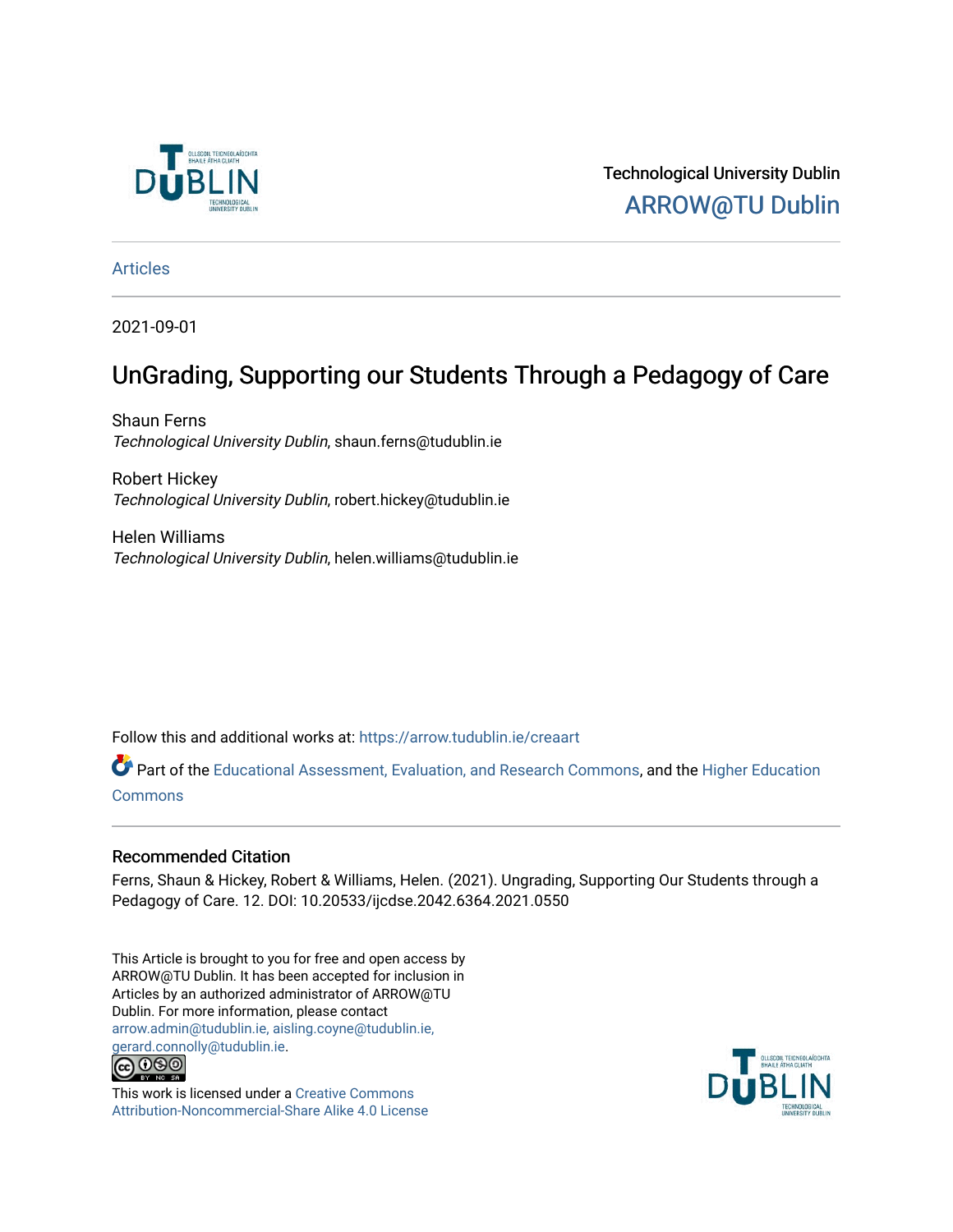## **Ungrading, Supporting Our Students through a Pedagogy of Care**

Shaun Ferns, Robert Hickey, Helen Williams *Technological University, Dublin*

#### **Abstract**

*The awarding of grades or marks to student work is traditionally considered a fundamental feature of assessment. Grades became more widely established in the twentieth century becoming ubiquitous across most educational institutions. There is increasing evidence to suggest that grades are not effective tools for promoting or measuring learning. One alternative approach for promoting and measuring learning is "Ungrading," in which no letter grades or marks are given to students. Instead, they are replaced with formative feedback provided through strategies such as individual feedback, peer review and self-assessment. An Ungrading approach promises increased learner motivation, a reduction in stress, and enhanced learner independence. It also helps to develop an improved teacher/learner relationship and opens up new course design possibilities. This paper presents a background to traditional grading policies to set a context. It continues with an introduction to the topic of Ungrading with a brief explanation and rationale for its selection. We ask the question, can Ungrading support a new pedagogy of care for the future of online education? The paper concludes by suggesting strategies for the effective implementation of Ungrading in undergraduate classes to support diverse learner needs.*

### **1. Introduction**

The awarding of grades or marks to student work is traditionally considered a fundamental feature of assessment. Traditional grades, the awarding of numeric values to student work, date back to the 1600s where Harvard used exit grades to measure and categorize students [1]. Grades became more widely established in education at the beginning of the twentieth century to deal with increased numbers of students and as a means of communication between educational institutions and third parties, a form of universal measurement. Although becoming ubiquitous across most educational spectrums in the second half of the twentieth century, there is mounting evidence to suggest that grades are not effective tools for measuring learning. A number of

institutions and individual practitioners have moved away from grading in the hope of improving motivation, collaboration, meeting the needs of the learners and supporting lifelong learning for their students [2] [3]. With growing calls for a 'Pedagogy of Care' [4] new approaches are being explored to replace traditional grading practices. One alternative approach is "Ungrading", in which no letter grades or marks are given to students, has gained momentum. A more holistic approach which aims to build a closer student teacher relationship by concentrating on conversation and discussion as opposed to grades. Recent literature [5] suggests that Ungrading increases motivation reduces stress, enhances independence, helps form new learning habits, makes room for creative work, promotes better communication, and opens new course design possibilities. Strategies to apply Ungrading include providing plentiful formative feedback, facilitating peer and self-assessment, teaching students' metacognitive skills through reflection, and (to facilitate academic institution requirements for a final grade) allowing students to grade themselves [3] [7]. The involvement of students as partners in assessment has been shown to enhance motivation, self-critical learning, and performance [8].

## **2. Grades**

#### **2.1. Defining grading**

To evaluate new approaches to assessment in the context of learning it is first important to agree on a definition of grading. The Cambridge English dictionary defines grading as "the process of judging the quality of a product, substance, or organisation, or the performance of an employee". This seems to suggest a more terminal judgment which might be better applied to a final product as opposed to a person. Collins's dictionary defines grading as "the act of classifying something on a scale by quality, rank, size, or progression". This definition is favourable as it mentions progression, implying continued improvement or improving while moving forward.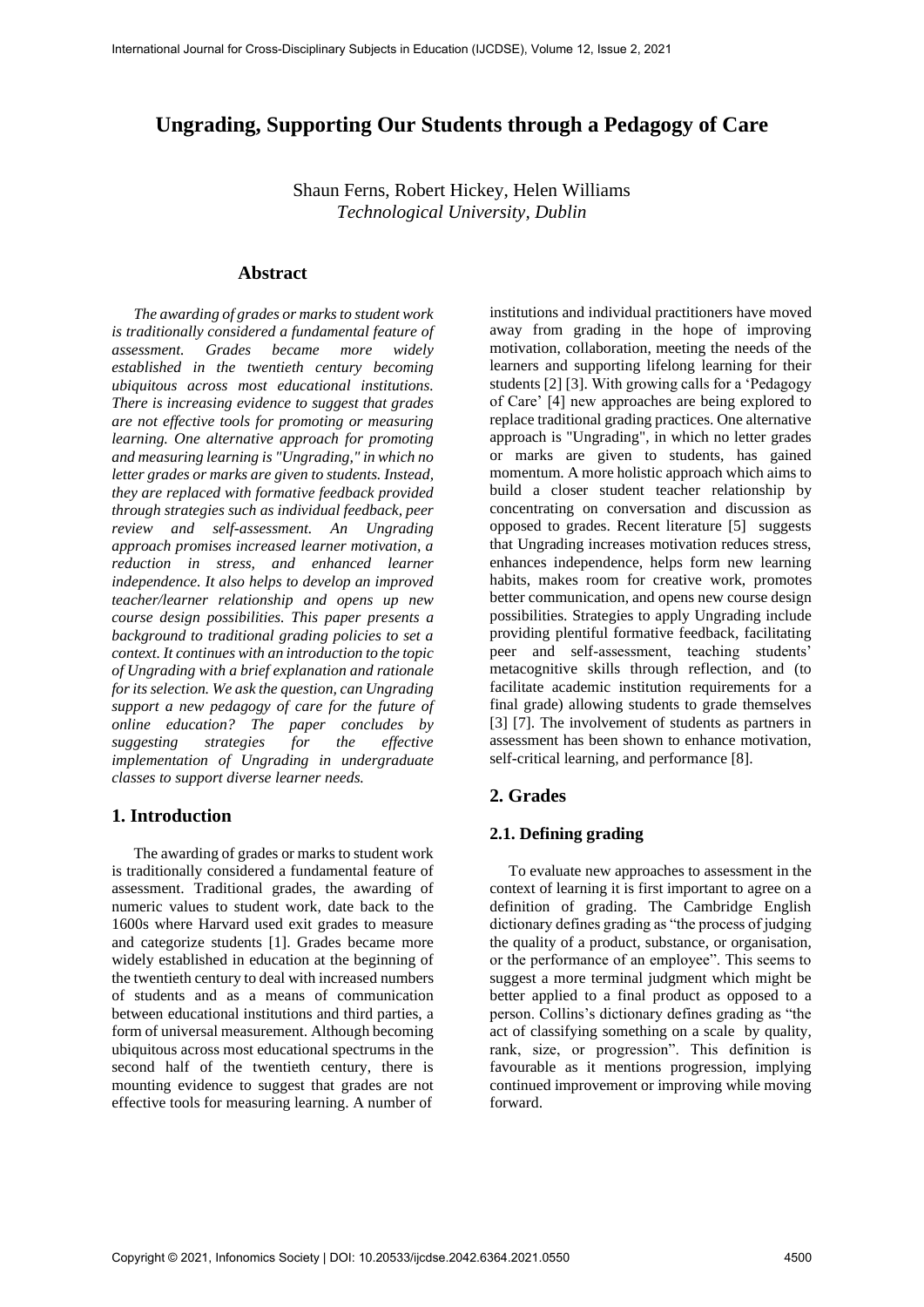#### **2.2. Grading, what's the point**

Traditional grades in university have been around for hundreds of years, initially in the form of exit grades to measure and categorise students [1]. Some thought that this created too much tension for and amongst students and faculty and even acted as a distraction from the learning [9]. From the initial introduction of grades in different forms there has been criticism, debates amongst academics and between academics and administration around grading policies [10]. Many administrators are accused of only being concerned about the numbers and what grade a student has achieved. It is argued that administration was the major reason for the introduction of grading practices [11].

Grading alone can treat people more like products of a system and less like human beings who have feelings and emotions. Phrases like an "A" student or "C" student can be disingenuous to the student as a person. Many suggest that in a holistic approach a student should be measured against their own goals, with a view to growing and improving themselves (criterion-referenced assessment) [12]. In addition, they propose that student grading should be focusing on the learner and less on the grading, with the end point being learning, enlightenment or improvement for the student [7].

These debates informed with a critical reflection on enabling policies and focus on diversifying the curriculum has led to a momentum in considering alternative approaches to assessment. An additional major consideration has been the move away from the learner producing a product, to an evaluation of the learners' process. Also, the inclusion of more collaborative teaching practices for example active learning strategies [13].

There has been some noted opposition to the provision of a "grading" option based on the belief that this would develop a "norm-referenced mindset". For example, ranking of students which could undermine the criterion-referenced judgment about whether the learning outcomes specified as essential for "passing" have been achieved. In addition, they believe that the educationally undesirable effects of grading are so common and so significant that assessment policy should prohibit "grading" in all cases.

## **3. Ungrading**

#### **3.1. What is Ungrading?**

Ungrading is when student assessments receive no letter grades or marks. The focus is solely on the students learning which is progressed through feedback, discussion and negotiation on completed work. This is usually with a view to the student improving and resubmitting their work as part of the process. To satisfy academic institutional requirements a final grade can be arrived at either completely by the learner (self-assessment) or in consultation with the lecturer. Occasionally the selfassessment is complimented with a form of peerassessment/feedback. In practice Ungrading may very well be more of a philosophical approach as much as an actual practice [4]. Phrases like allfeedback-no-grades or contract grading and taskbased learning with a focus on learning (the latter two of which use setting out clear tasks for the students to achieve specific grades) is how [6] broadly describes the approach. It is a studentcentred approach to learning and assessment which encourages cocreating and co-assessment between the teacher and the learner.

### **3.2. Characteristics of Ungrading**

- An emphasis on feedback. Conversational feedback through dialogue back and forth between student and lecturer or student and student is used. Examples, descriptions and discussions are utilised to progress the learning cycle to a satisfactory conclusion for all parties [14].
- A focus on competence, a drive for excellence. The will to perpetually improve and to keep on learning as opposed to achieving a single goal and then stopping. The learning is not capped.
- Self-paced, learners set the speed. Some may move fast, some slow but all will achieve their required level of learning that suits the individual.
- The opportunity to re-do work based on feedback received. Again, developing the will and having the opportunity to strive for improvement through re-submitting work is given to students to maximise their level of learning.
- Student choice in curriculum.
- A supportive learning community. Learning together, through and from one another. Lecturer and student and peer to peer.

## **4. A different approach, reasons for Ungrading**

Why move away from the tradition of grading at university? Many students have described the feeling of stress and lack of motivation when submitting work for assessment. They have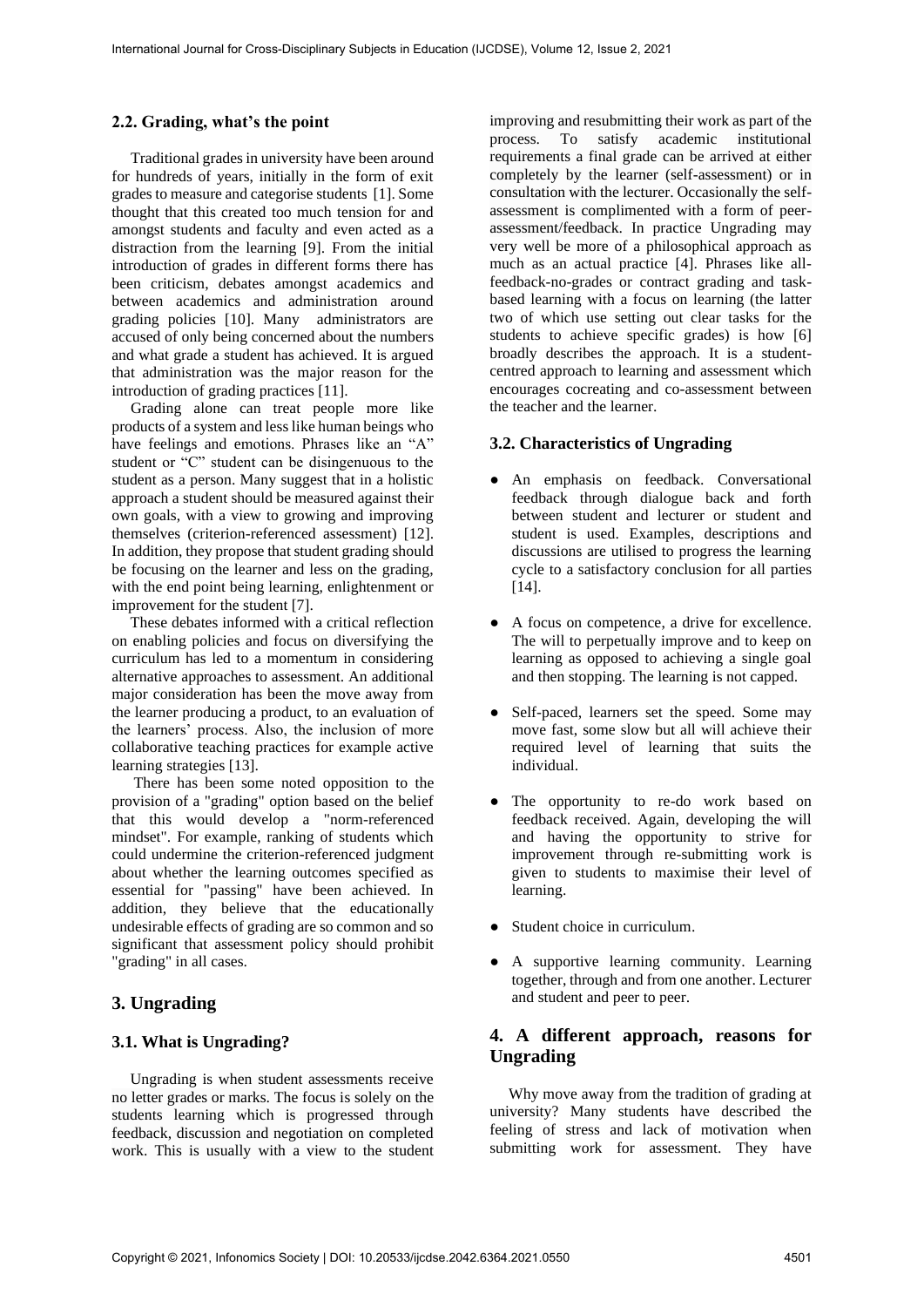highlighted that traditional grading practices can treat students like a product, a vessel to be filled with knowledge as opposed to a person who is central to the learning process [15]. Many educators believe that a learner's focus on grades may distract from the process of learning and tends to overemphasize the product, as opposed to the development of the learner. There are many advocates for Ungrading currently practicing in the field of education. For example, several third level institutions have decided to drop the grades in favour of their students learning [16]. It is by no means an easy step trying to move away from our institutionalised or traditional grading in higher education. [3] recommends several practical alternatives to grading which focus more on the student as a reflective practitioner, fuelled through personalised feedback.

[17] showed how grades promote fear of failure subsequently demotivating students' willingness to learn. Similarly [5] argues that "grades encourage a fear of risk taking" which would seem to be the opposite to what we would like our students to do, and certainly in college as part of the learning process. [5] also goes on to say that "grades are the quintessential form of extrinsic motivation". Which will stop as soon as the grade is received. This is backed up by [18] research into intrinsic motivation which showed that feedback is more effective for continued motivation and that grades may only act as a distraction from learning.

It is often argued that effective assessment should be authentic, but what kind of authentic real-life situation is based on grades? [2] highlights the importance of intrinsic motivation for lifelong learning, which should be a continued requirement and goal for any profession. They also found in their study with medical students that eliminating grades not only improves attitude and intrinsic motivation but supports collaboration which relieves stress for students. A recent study carried out at the National University of Singapore by [19] found students identified that implementing no grades had a positive effect on student's mental wellbeing and helped reduce stress levels.

## **5. Ungrading within 3rd level**

Although there are many advocates for Ungrading, it is not necessarily the answer to all our problems, and it would be naive to think that this one approach could fix the myriad of issues in education. A number of institutions and practitioners have moved away from grading in the hope of improving motivation, collaboration and lifelong learning for their students [2] [3] [5]. Considering recent publications such as "The great university con" where [20] outlines the rather large problem being caused by grade inflation, it would appear that

something needs to be done. Introducing Ungrading could facilitate a move away from grade inflation with the focus firmly on feedback, as argued by [16]. The medical profession embraced Ungrading a long time ago [21] although some have taken a step backwards [22]. What is most relevant for educators, policy makers and students is that these types of discussions are happening and that we keep on trying to move in the right direction.

## **6. Why Ungrading now?**

The COVID-19 pandemic of 2020+ forced a seismic shift in teaching and learning. In the postpandemic learning environment educators are reexamining best practices and a pedagogy of care is increasingly understood as fundamental to student success. This may involve a change in the teacher/learner relationship where a focus shifts to providing support both for the learner as a person and their academic performance. Though this idea of 'pedagogy of care' has been evident prior to the pandemic [7], the shift to, emergency remote learning in an online mode provided many examples of the successful approaches that place the student and their needs at the core, Ungrading at times being included as an element of this overall approach. Bali [23] sets out four key characteristics of a 'pedagogy of care' approach.

- Care requires personal knowledge of people To have and show you 'care' you need to know about the learner, empathy is key in this regard.
- Care requires sharing and empathy with others different from ourselves - We must share ourselves to help develop a community built on diversity. This can be a challenge for all involved, how much should we share and what remains private. A learning community needs to navigate these questions and find solutions that work for them. As the goal is to develop a community, traditional power structures will be challenged.
- Care requires choosing the most appropriate response in the context at hand - responses will change depending on the learning community and how well developed it is, as well as considering cultural and societal norms.

On a serious note, there are many who might disagree about utilising a 'pedagogy of care' approach citing that it is not an academic role to provide pastoral care. However, this does not mean we can, or should ignore it. Ungrading can play a part in building a pedagogy of care within the learning space, whether this is in person or online. Bringing the focus away from the grading and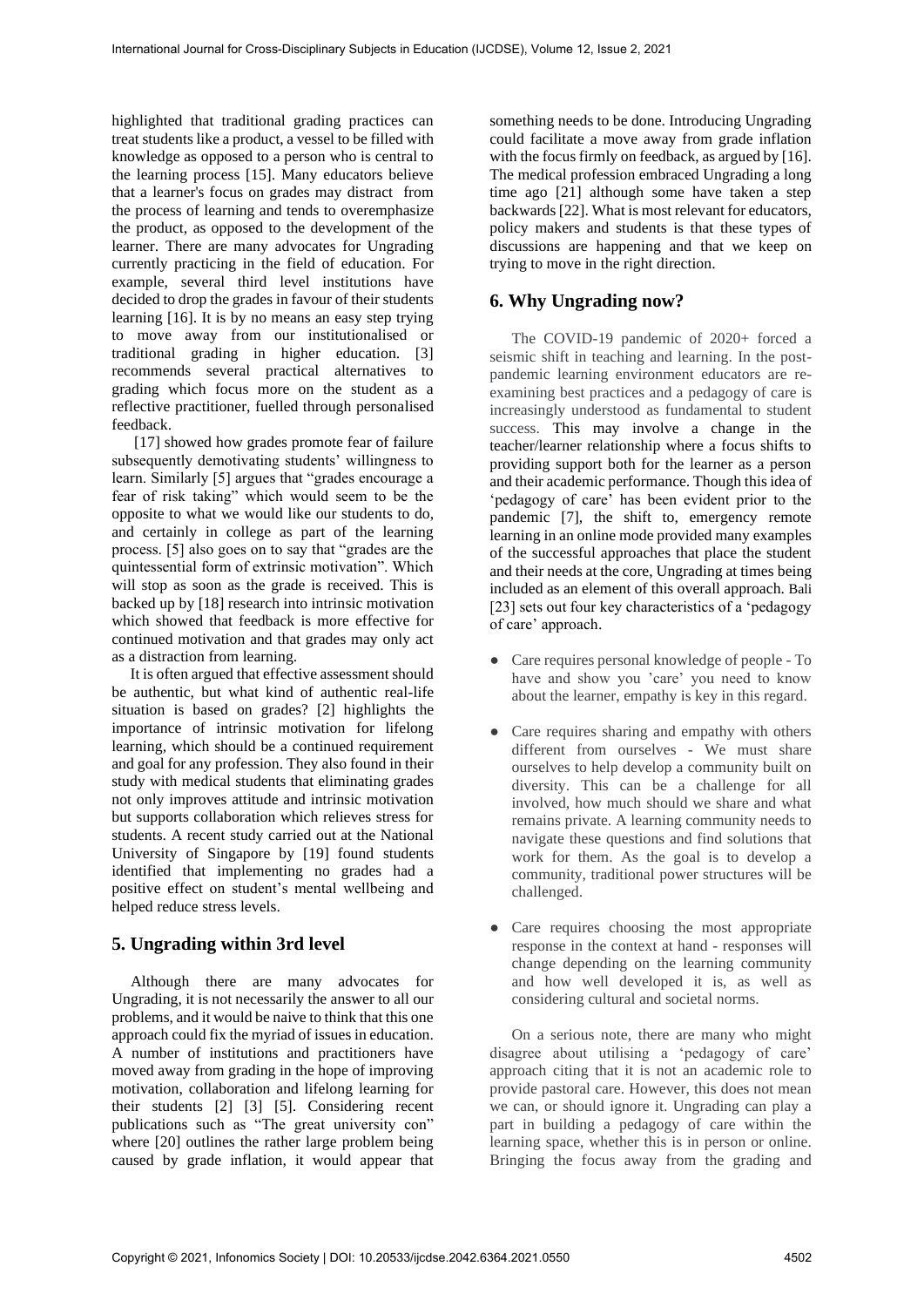clearly onto the student can create a sense of personalised learning for both student and teacher. As John C Maxwell said, "students don't care how much you know until they know how much you care". Once the student realises that the student/teacher relationship will be centred on their own learning, and not on them being judged, a more caring connection can be established.

## **7. Lessons learned and suggestions for the future**

Ungrading is not something you should just jump straight into. It takes time to plan and organise. You must be able to clearly lay out your Ungrading plan for your students well in advance. This seemingly radical idea may very well appear alien to your students and the rationale behind its use will need to be explained [4]. Depending on the method you decide to use for your Ungrading, initially you may not need to call it Ungrading. It might be simpler to explain to your students that their grades will be agreed between both of you, near the end of the semester jointly, based on the work they complete during the term [12]. Telling your students not to focus on their grades can be frightening as they may have spent most of their educational lives thinking about the importance of grades. Initially students can feel a sense of uncertainty about this method of teaching, and therefore you will need to explain it in a very clear and straightforward way for them. Once you let them know that their grades will not be negatively affected through using this method of assessment it should put their minds at ease.

Making any radical changes to your teaching practice can be daunting. It takes time to change how we do things, but the most important thing is to begin trying. Small adjustments or sampling can quite often be the best way to introduce new methods or ideas. We would recommend picking a topic or subject that you or your students find taxing or unpopular and try implementing your new strategies with these. When teachers or students dislike a topic, they usually focus on the quickest way to get through it. This also makes them think "what is the minimum grade or mark I need to achieve to complete this?". With the focus off the grades and marks the students can concentrate on the learning. Using an unpopular topic to introduce Ungrading can alleviate apprehension the student may have, as difficult or unlikeable topics can often generate stress about achieving the required grade. So, taking the grading issue away can be beneficial [7].

#### **8. Conclusion**

As part of a pedagogy of care, Ungrading can play an important role in creating a culture of confident intellectual discovery. The benefits for students are clear, but for educators unfamiliar with the practice, Ungrading may appear radical and challenging to implement. Academic freedom at third level can allow limitless scope for educators, hampered only by their own experience, understanding and willingness to try out new things. Although in most circumstances a grade is still required by any institution to conform to current practice, if what's best for the student is our focus, such as providing effective feedback, then maybe Ungrading might be the answer. Different subjects, topics and disciplines may require different approaches when it comes to grading or Ungrading, but how will anything improve if teachers are not willing to try new things? Although the concept of Ungrading may seem radical, even a small step in the right direction may make a difference.

## **9. References**

[1] Smallwood, M. (1935). An Historical Study of Examinations and Grading Systems in Early American Universities: A Critical Study of the Original Records of Harvard, William and Mary, Yale, Mount.

[2] White, C. B., and Fantone, J. C. (2014). Pass-Fail Grading: laying the Fundation for Self-regulated Learning. Advances in Health Sciences Education, 82 (2), pp. 313-328. doi:10.1007/s10459-009-9211-1.

[3] Sackstein, S. (2015). Hack Learning Series Hacking Assessment: Ten Ways to Go Gradeless in a Traditional Grades School. (1 ed.). Cleveland OH: Times 10 Publications.

[4] Bali, M. (2019). Reflections on Ungrading for the 4th time. Reflecting Allowed blog. https://blog.mahabali.me /pedagogy/reflections-on-ungrading-for-the-4th-time/ (Access Date: 15 December 2019).

[5] Blum, S. D. (2017). Ungrading. Inside Higher Ed: [https://www.insidehighered.com/advice/2017/1](https://www.insidehighered.com/advice/2017/)1/14/signi ficant-learning-benefits-getting-rid-grades-essay (Access Date: 16 December 2019).

[6] Gibbs, L. (2019). Getting rid of grades (book chapter). OU Digital Teaching blog. http://oudi gitools.blogspot.c om/2019/03/getting-rid-of-grades-book-chapter.html (15 December 19).

[7] Stommel, J. (2018). How to Ungrade. https://www. jessestommel.com/how-to-ungrade/ (Access Date: 16 Dec -ember 2019).15 July 2021).

[8] Panadero, E., and Al-Qassab, M. (2019). An Empirical Review of Anonymity Effects in Peer Assessment, Peer Feedback, Peer Review, Peer Evaluation and Peer Grading. Assessment and Evaluation in Higher Education, pp. 1253-1278. https://srhe.tandf (Access Date: 16 December 2020).

[9] Schneider, J. and Hutt, E., (2014). Making the grade: